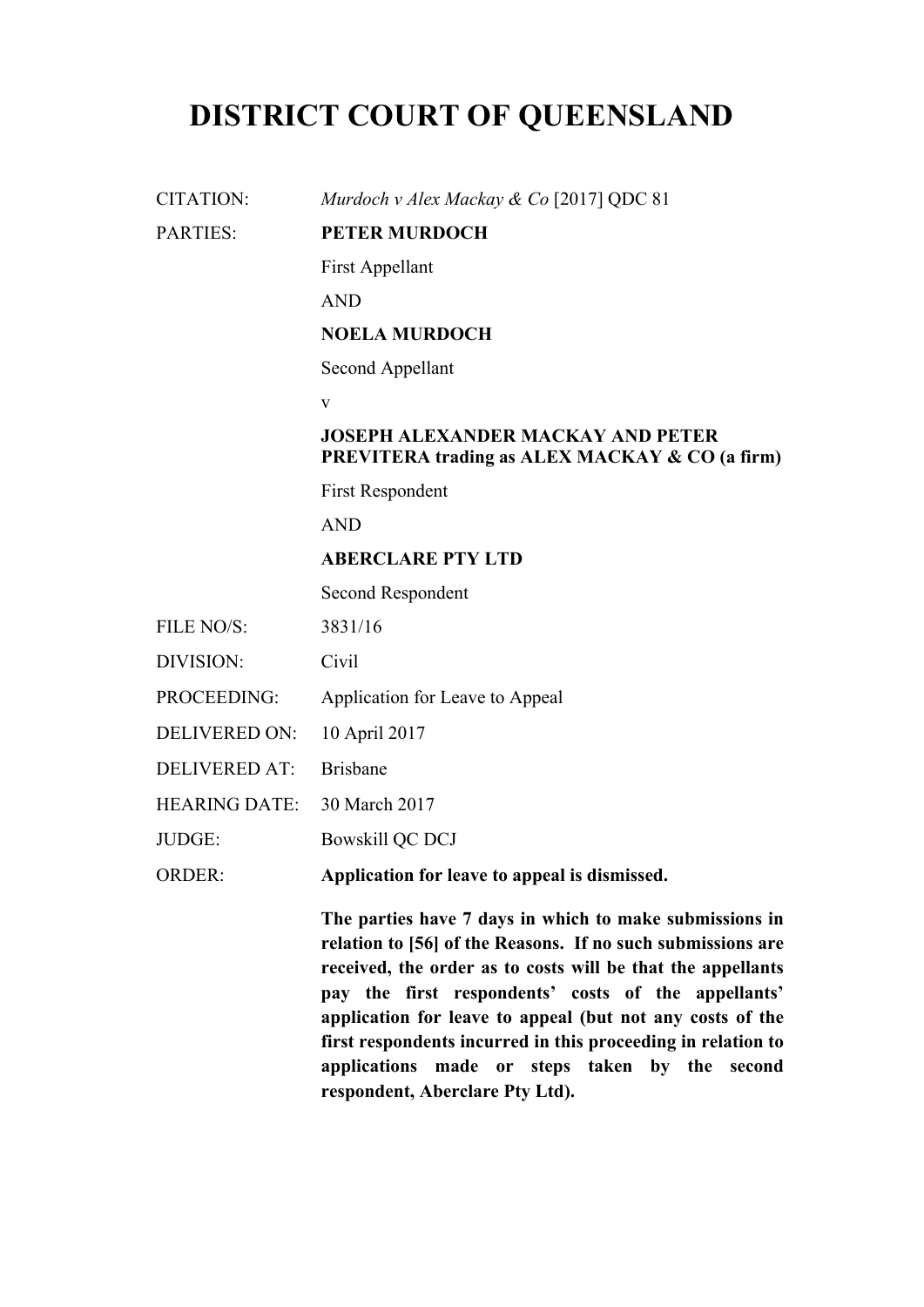| <b>CATCHWORDS:</b> | APPEAL – LEAVE TO APPEAL – where judgment entered<br>in the Magistrates Court against the appellants, in a claim by<br>the first respondent solicitors to recover professional fees, for<br>the amount certified by a costs assessor – where appeal<br>sought to be brought on the basis the Magistrate erred in<br>entering judgment for the amount so certified, rather than the<br>amount of the claim; that the Magistrate erred in finding there<br>was a valid and binding costs agreement, in the face of an<br>argument the costs agreement was void for uncertainty; and<br>on the basis of a failure to give adequate reasons – whether<br>some important principle of law or justice is involved |
|--------------------|-------------------------------------------------------------------------------------------------------------------------------------------------------------------------------------------------------------------------------------------------------------------------------------------------------------------------------------------------------------------------------------------------------------------------------------------------------------------------------------------------------------------------------------------------------------------------------------------------------------------------------------------------------------------------------------------------------------|
|                    | Legal Profession Act 2007, ss 326, 328, 337, 341, 342                                                                                                                                                                                                                                                                                                                                                                                                                                                                                                                                                                                                                                                       |
|                    | Magistrates Court Act 1921, s 45                                                                                                                                                                                                                                                                                                                                                                                                                                                                                                                                                                                                                                                                            |
|                    | Uniform Civil Procedure Rules 1999, rr 737, 742, 743B,<br>743G, 743H, 743I                                                                                                                                                                                                                                                                                                                                                                                                                                                                                                                                                                                                                                  |
|                    | American Express International Inc v Hewitt [1993] 2 Qd R<br>352                                                                                                                                                                                                                                                                                                                                                                                                                                                                                                                                                                                                                                            |
|                    | Ironside v Thisainayagan [2016] WASC 174                                                                                                                                                                                                                                                                                                                                                                                                                                                                                                                                                                                                                                                                    |
|                    | La Spina v Macdonnells Law [2014] QCA 44                                                                                                                                                                                                                                                                                                                                                                                                                                                                                                                                                                                                                                                                    |
|                    | Multicon Engineering Pty Ltd v Federal Airports<br>Corporation (1997) 47 NSWLR 631                                                                                                                                                                                                                                                                                                                                                                                                                                                                                                                                                                                                                          |
|                    | Ramzy v Body Corporate for GC3 CTS 38396 [2012] QDC<br>397                                                                                                                                                                                                                                                                                                                                                                                                                                                                                                                                                                                                                                                  |
|                    | Turner v Macrossan & Amiet Pty Ltd [2016] QCAT 5                                                                                                                                                                                                                                                                                                                                                                                                                                                                                                                                                                                                                                                            |
|                    | Twigg & Twigg v Kung (1994) 17 Fam LR 391                                                                                                                                                                                                                                                                                                                                                                                                                                                                                                                                                                                                                                                                   |
|                    | University of Wollongong v Metwally (No 2) (1985) 60 ALR<br>68                                                                                                                                                                                                                                                                                                                                                                                                                                                                                                                                                                                                                                              |
|                    | Upper Hunter County District Council v Australian Chilling<br>and Freezing Co Ltd (1968) 118 CLR 429                                                                                                                                                                                                                                                                                                                                                                                                                                                                                                                                                                                                        |
|                    | Whisprun Pty Ltd v Dixon (2003) 200 ALR 447                                                                                                                                                                                                                                                                                                                                                                                                                                                                                                                                                                                                                                                                 |
| <b>COUNSEL:</b>    | S Whitten for the Appellants                                                                                                                                                                                                                                                                                                                                                                                                                                                                                                                                                                                                                                                                                |
|                    | T Quinn for the First Respondents                                                                                                                                                                                                                                                                                                                                                                                                                                                                                                                                                                                                                                                                           |
| <b>SOLICITORS:</b> | Robinson Locke Litigation Lawyers for the Appellants                                                                                                                                                                                                                                                                                                                                                                                                                                                                                                                                                                                                                                                        |
|                    | Alex Mackay & Co for the First Respondents                                                                                                                                                                                                                                                                                                                                                                                                                                                                                                                                                                                                                                                                  |
|                    | No appearance for the Second Respondent                                                                                                                                                                                                                                                                                                                                                                                                                                                                                                                                                                                                                                                                     |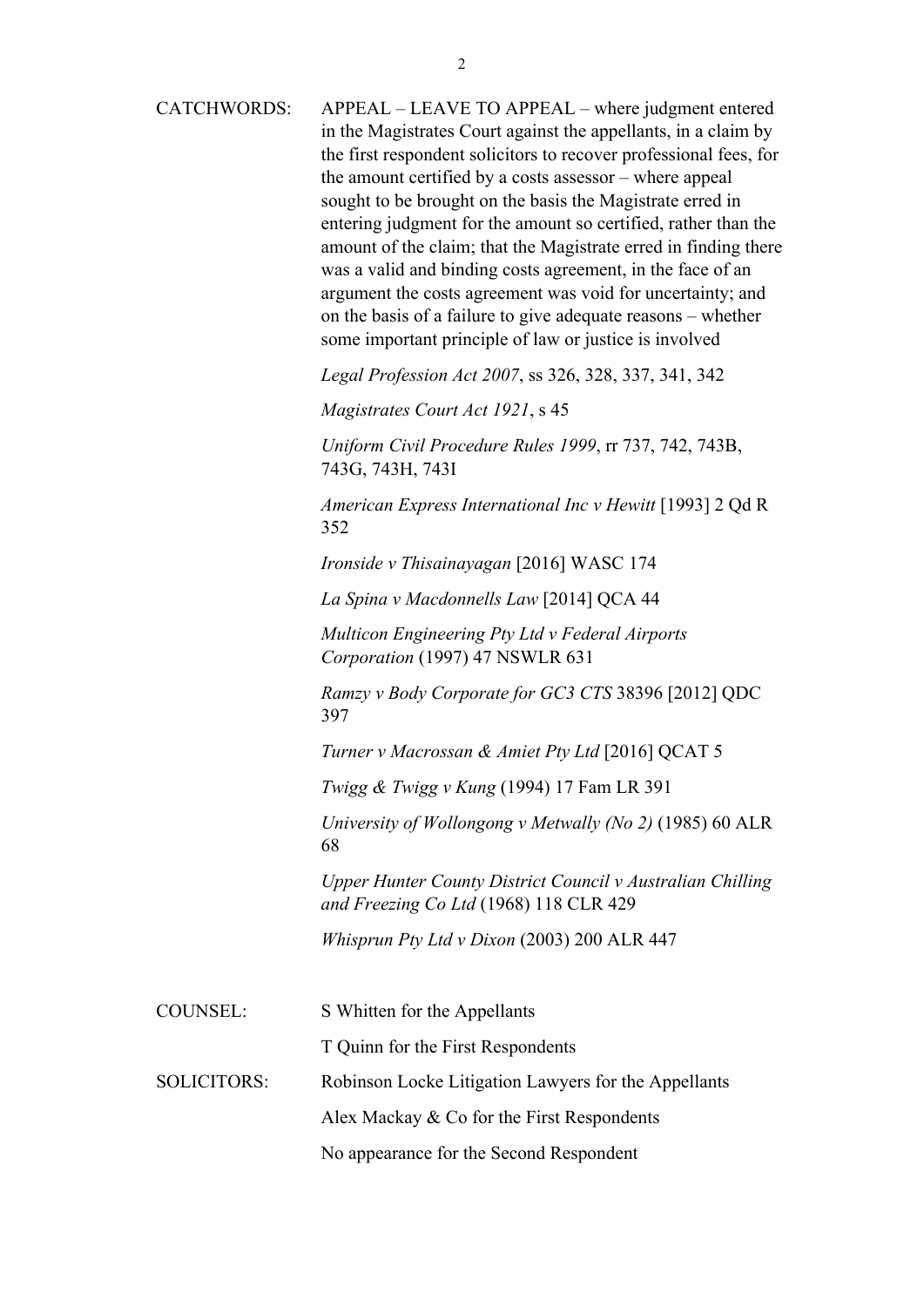- [1] In May 2015 a firm of solicitors, Alex Mackay & Co, brought proceedings in the Magistrates Court against their clients, Aberclare Pty Ltd and its directors Peter and Noela Murdoch, to recover outstanding professional fees and outlays of \$11,805.78 under a costs agreement sent to the clients on 13 August 2014.<sup>1</sup>
- [2] Up until September 2016, the defence of the claim, in so far as Mr and Mrs Murdoch in particular were concerned, was on the basis that they did not engage Alex Mackay & Co (even if Aberclare Pty Ltd had, which was effectively denied by that company<sup>2</sup> ); and in any event did not receive the costs agreement relied on by the solicitors.<sup>3</sup> On 7 September 2016 a further amended defence was filed on behalf of Mr and Mrs Murdoch, in which those defences were maintained and a new defence was pleaded, that the costs agreement was void for uncertainty, having regard to item 8 of the schedule of fees set out in the costs agreement (discussed below).<sup>4</sup>
- [3] In the course of the Magistrates Court proceeding, Alex Mackay & Co applied for an order for assessment of the costs under s 337 of the *Legal Profession Act 2007* and r 743B of the *Uniform Civil Procedure Rules 1999*. 5 That order was made on 29 April 2016.<sup>6</sup>
- [4] The assessment was carried out by Mr Neville Hiscox, and a certificate of assessment provided to the Court in July  $2016<sup>7</sup>$  as required by rr 737 and 743I of the UCPR. Mr Hiscox assessed the costs payable as \$16,083.06 (comprising \$10,924.76 for professional fees and \$5,158.30 for disbursements, including the assessor's fee).
- [5] A trial of the issues in dispute in the proceeding took place on 12 September 2016.<sup>8</sup> On 16 September 2016, for oral reasons given on that day, judgment was given for the plaintiff firm against Aberclare Pty Ltd and the Murdochs, in the sum of  $$16,083.06$  plus interest and costs.<sup>9</sup>
- [6] What this brief outline of the procedural history of the matter does not reveal, but what is apparent from perusal of the Magistrates Court file, is that the conduct of the case was permeated by acrimony and disproportion, on all sides, entirely inconsistently with the overriding obligations on all parties under rule 5 of the UCPR, let alone the simplified procedures in chapter 13, part 9 of the UCPR.

9 Document 66 on the Magistrates Court file.

<sup>1</sup> See exhibit GEM-1 to the affidavit of Gabrielle Mumford, exhibit 39 in the trial below.

<sup>2</sup> Save in relation to two minor matters, conducting a real property search and writing a short letter. See the defence of Aberclare Pty Ltd (document 3 on the Magistrates Court file).

<sup>3</sup> See, for example, amended defence of Mr and Mrs Murdoch filed on 2 September 2016 (document 52 on the Magistrates Court file).

<sup>4</sup> Document 59 on the Magistrates Court file.

<sup>5</sup> Amended application filed 14 April 2016 (document 21 on the Magistrates Court file).

<sup>6</sup> Document 29 on the Magistrates Court file.

<sup>7</sup> Document 43 on the Magistrates Court file.

<sup>8</sup> Order made on 20 May 2016 (document 44 on the Magistrates Court file).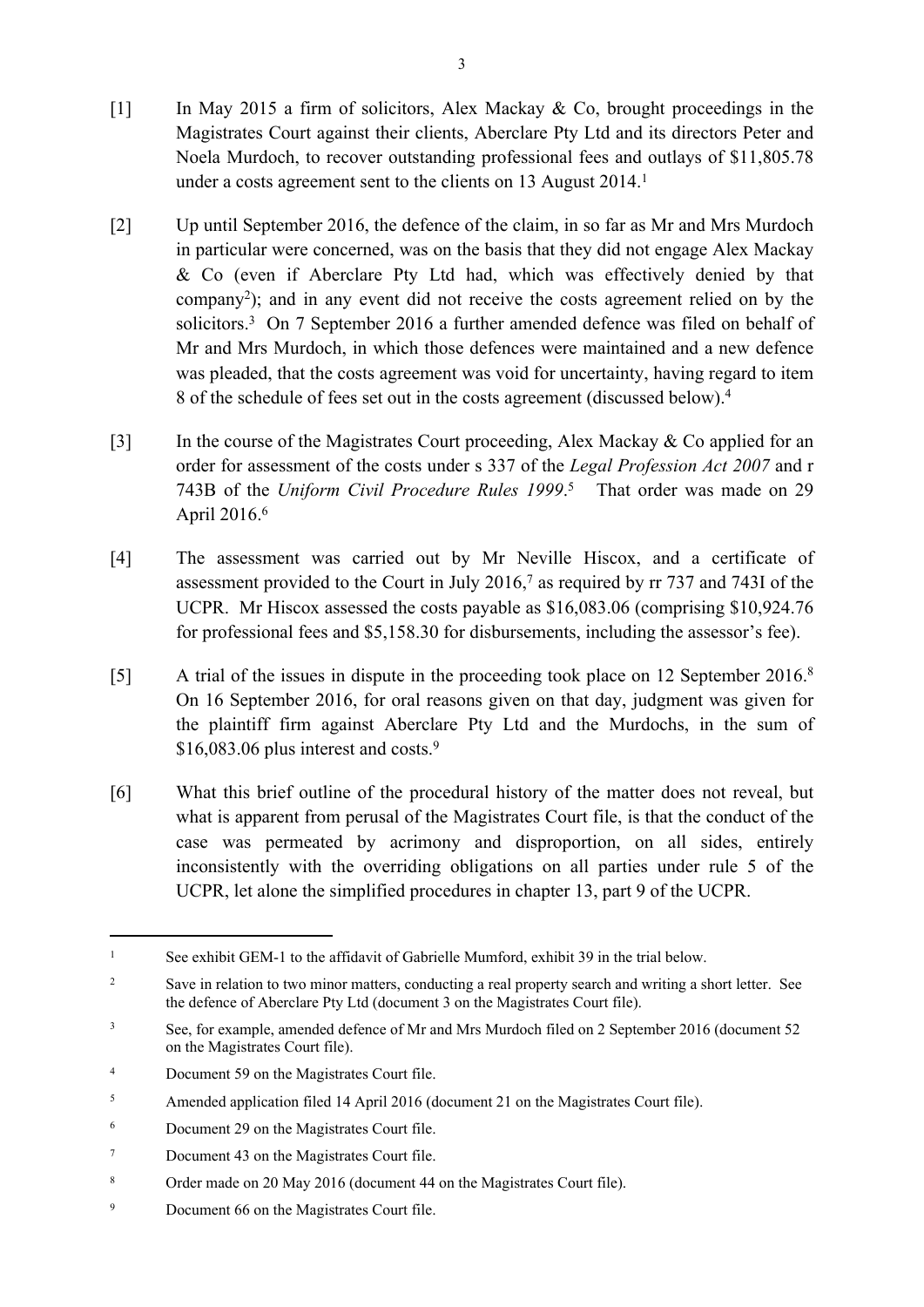- [7] In the oral reasons given on 16 September 2016<sup>10</sup> the Magistrate made strong findings adverse to the credit of Mrs Murdoch in particular, saying, among other things, that "[h]er lack of truth, evasiveness, poor demeanour in the witness box and general unreliability whilst giving evidence meant I could not accept or rely upon anything she said". His Honour found that Mr Murdoch's evidence "added little to the Defence case" and, in any event, given the state of the objective documentary evidence, said that he did not accept Mr Murdoch's evidence where it conflicted with that of Mr Previtera, who gave evidence for Alex Mackay & Co, and whose evidence the Magistrate accepted "in total".
- [8] The Magistrate found that the costs agreement had been sent to the defendants and received by them and that a "valid and binding contract was thereby formed". His Honour also found that Mr and Mrs Murdoch, but principally the latter, "provided ongoing instructions to Mr Previtera in relation to the conduct of the matter, edited and consented repeatedly to correspondence to be sent by Mr Previtera to her daughter, and suggested responses to correspondence received by him" and that Mrs Murdoch, "by her conduct affirmed the contract and its terms".
- [9] His Honour said:

"I'm satisfied on the balance of probabilities that a valid cost agreement and retainer was entered into between the – the plaintiffs and the three defendants as alleged in the statement of claim. I'm satisfied on the whole of the evidence that the plaintiffs performed work for the defendants pursuant to that agreement and acted thereby upon instructions. Exhibit 40 is the cost assessors certificate in relation to that work. The certificate satisfies me on the balance of probabilities that the work performed by the plaintiffs to the value  $-$  it was to the value certified by the assessor. I'm satisfied to the required standard that the plaintiffs have proved their case and I entitle them the sum certified by the cost assessor."

- [10] Mr and Mrs Murdoch seek leave to appeal the Magistrate's decision to this court, on the grounds that:
	- (a) the Magistrate erred in law in granting judgment in favour of Alex Mackay & Co in the amount of \$16,083.06, when the amount claimed by that firm was only \$11,805.78;
	- (b) the Magistrate erred in law in granting judgment for \$16,083.06 when the cause of action relied on by Alex Mackay & Co, as endorsed on the claim, was for services rendered in the amount of \$11,805.78 (there being no evidence adduced to justify a finding of any amount of claim for services rendered in excess of that amount);

<sup>10</sup> A transcript of which appears as an exhibit to the affidavit of Peter Previtera filed in this court on 4 October 2016.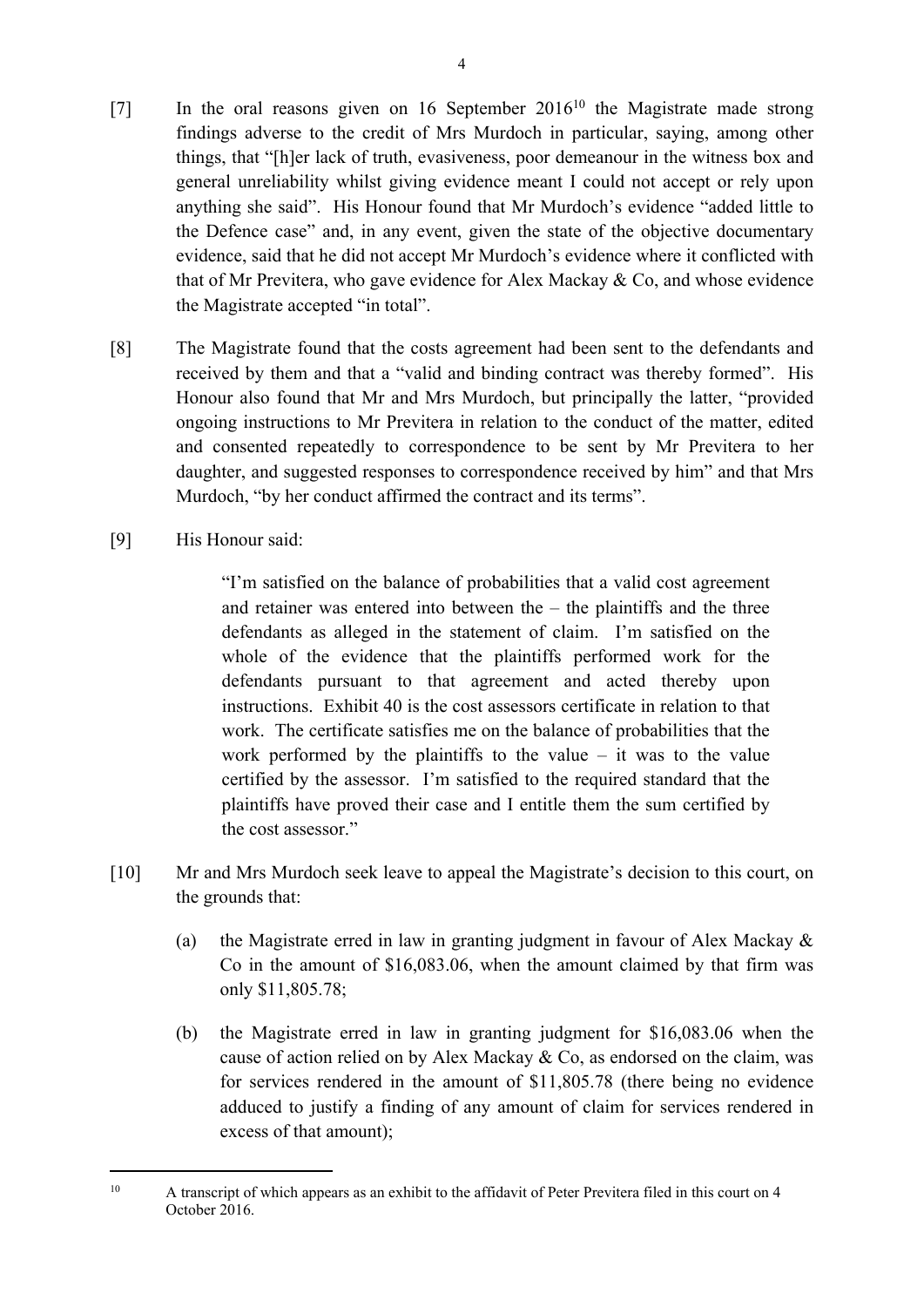- (c) the Magistrate erred in law in finding the costs agreement valid and lawful, when in law it was void for uncertainty; and
- (d) the Magistrate erred in law in failing to make any finding on the issue as to whether or not the costs agreement was certain, when it was in issue in the proceeding as to whether or not it was void for uncertainty.<sup>11</sup>
- [11] For completeness, I note that there was no application made by Mr and Mrs Murdoch or Aberclare Pty Ltd to set aside the costs agreement, on the basis of it being unfair and unreasonable (a process available under s 328 of the *Legal Profession Act 2007*) and no application for review of the cost assessor's assessment (a procedure provided for under rr 742 and 743I of the UCPR) – both of which may be explicable by the fact that, prior to 7 September 2016, the Murdochs' (and Aberclare Pty Ltd's) defence to Alex Mackay & Co's recovery proceedings had been that there was no retainer of the solicitors by any of them, and they had not received the costs agreement relied on.

### *Leave to appeal*

[12] Leave to appeal is required because the amount involved is less than the "minor civil dispute limit", which is \$25,000.<sup>12</sup> In such a case, s 45(2)(a) of the *Magistrates Court Act 1921* provides that:

> "an appeal shall lie by leave of the District Court or a District Court judge, who shall not grant such leave to appeal unless the court or judge is satisfied that some important principle of law or justice is involved".

- [13] As explained by McGill SC DCJ in *Ramzy v Body Corporate for GC3 CTS* 38396 [2012] ODC 397 at  $[41]$ - $[42]$ ,<sup>13</sup> the test laid down by this provision is one of not granting leave to appeal unless the court is of the opinion that the case is one of gravity, or involving some important question of law, or affecting property of considerable value; or unless it is a case which is otherwise of public importance, or is of a very substantial character".<sup>14</sup>
- [14] Further, in *American Express International Inc v Hewitt* [1993] 2 Qd R 352 at 353, Davies JA observed that:

"…when s 92(2) [the equivalent provision in the *District Court Act 1967* then in force] speaks of an important question of justice, it is not speaking merely of the injustice which a party will generally suffer when a decision is made against that party which appears to be wrong. It is

<sup>&</sup>lt;sup>11</sup> Amended notice of appeal subject to leave, filed 10 October 2016.

<sup>12</sup> See s 45(2) and (5) of the *Magistrates Court Act 1921* and the definitions of "minor civil dispute" and "prescribed amount" in schedule 3 to the *Queensland Civil and Administrative Tribunal Act 2009*.

<sup>13</sup> By reference to *Wanstall v Burke* [1925] St R Qd 295, subsequently followed in *Johns v Johns* [1988] 1 Qd R 138.

<sup>14</sup> See also *Baker v Arkman Pty Ltd* [2014] QDC 165 at [33] and [34] per Robertson DCJ.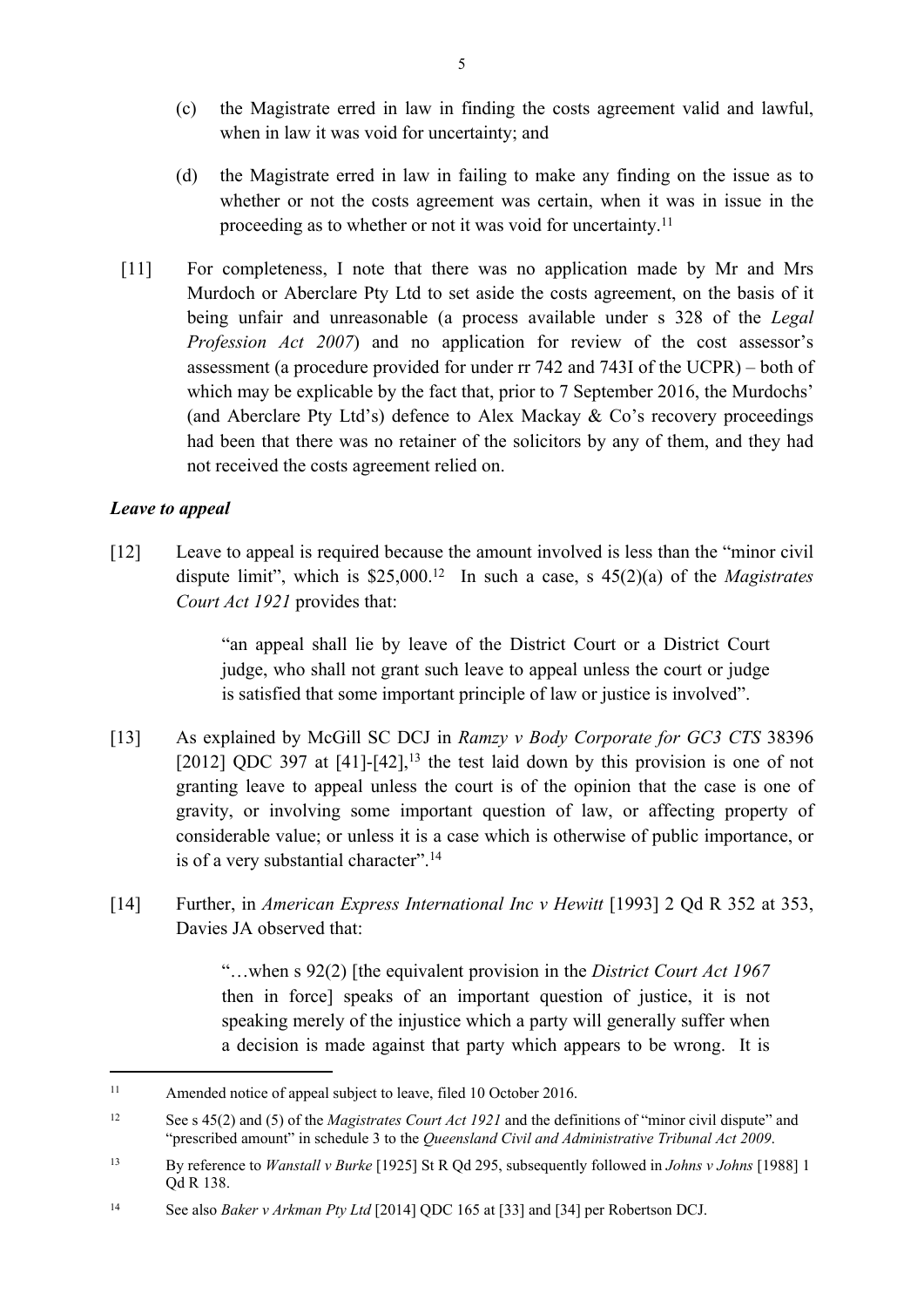speaking of a question which goes beyond the correctness or otherwise of the decision… Merely demonstrating that a decision is arguably or even probably wrong does not establish that an important question of justice is involved."

- [15] On behalf of Mr and Mrs Murphy, the following are said to be important questions of law, or matters of public importance, involved in the appeal justifying the grant of leave:<sup>15</sup>
	- (a) whether a magistrate has the discretion to give judgment on a money or debt claim for an amount greater than that sought by the plaintiff in the claim (referred to as the "judgment value issue");
	- (b) whether a solicitor's costs agreement is void for uncertainty where it incorporates a provision permitting the solicitor to charge an additional amount for "general care and conduct" on the basis of what the solicitor considers to be reasonable having regard to the circumstances of the proceeding (as opposed to by reference to any objective criteria) (referred to as the "uncertainty issue");
	- (c) what is referred to as "the limits of a Magistrates Court to have regard to a costs assessment certificate when there are issues in dispute not decided, contrary to r 743H UCPR"; and
	- (d) "the need for Magistrate's [sic] to decide all issues on the pleadings, and to provide adequate reasons for each issue".
- [16] In determining this matter, the legislative context in which costs agreements between solicitors and their clients are regulated is important.
- [17] Relevantly, s 326 of the *Legal Profession Act 2007* provides that "subject to this division [division 5] and division 7, a costs agreement may be enforced in the same way as any other contract". Division 5 contains ss 322 to 328 in relation to the making and effect of costs agreements, as well as the process for applying, to the Supreme Court or QCAT, to set aside a costs agreement which is not fair and reasonable. Division 7 contains ss 334 to 344 dealing with applications for costs assessments, whether that is by the client, a third party payer, or the law practice; and the process and criteria for assessment. So it is immediately apparent that, although enforceable as a contract, a costs agreement is an agreement the making, performance and enforcement of which occurs in and subject to a particular legislative context.
- [18] The UCPR contains provisions dealing with applications for costs assessments, whether that occurs within a recovery proceeding or separately. So, for example, r 743A provides in general terms for the making of an application for a costs assessment; and r 743B provides for the making of such an application, as an

<sup>&</sup>lt;sup>15</sup> See the appellants' written submissions dated 28 October 2016; and the "skeleton outline of appellant's oral argument" dated 30 March 2017.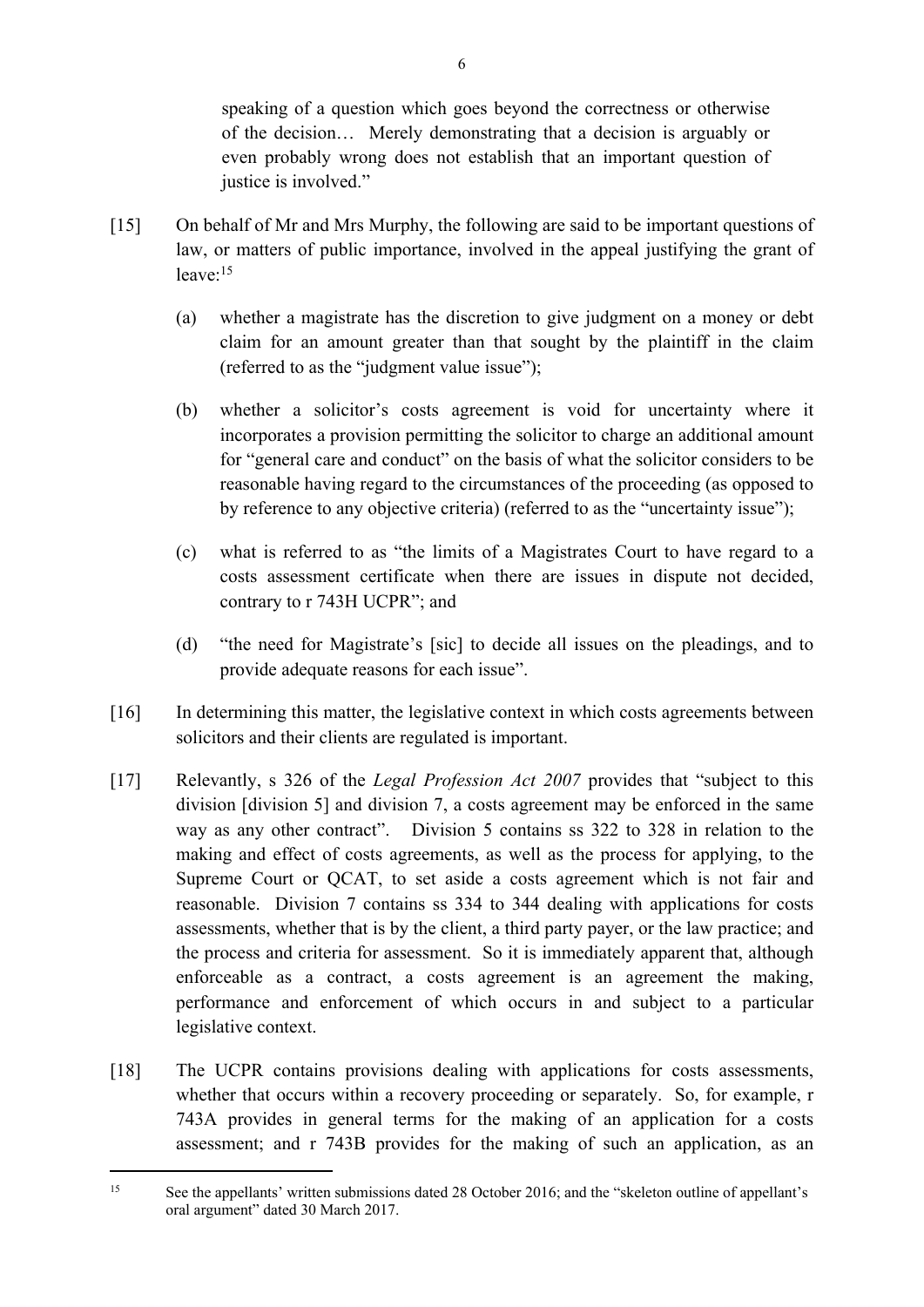application in the proceeding, where a law practice has started a recovery proceeding.

- [19] Rule 743G provides for a directions hearing in relation to an application for a costs assessment, at which directions may also be given for the conduct of a related recovery proceeding (r 743B(2)), including as to whether it is appropriate for any question to be tried before the costs are assessed. As observed in the annotations to r 743G, if there are significant issues to be decided which will affect the assessment of costs, it is appropriate that these be decided by the court prior to the costs assessor commencing the assessment.<sup>16</sup>
- [20] Rule 743H then provides:
	- "(1) This rule applies if a certificate of assessment is filed in the relevant court.
	- (2) The court or any party may, on notice to all parties who participated in the assessment, have the application relisted before the court.
	- (3) In relation to any issue in dispute between the parties, the court may give directions or decide the issue.
	- (4) If there are no issues in dispute, the court may give the judgment it considers appropriate having regard to the certificate.
	- (5) The court may delay giving a judgment, or stay the enforcement of a judgment given, pending a review by the court of a decision of the costs assessor."
- [21] The criteria for assessment are set out in s 341 of the *Legal Profession Act,* and include the fairness and reasonableness of the amount of legal costs in relation to the work.
- [22] Relevantly, once a costs assessment has been completed, the costs assessor must "certify the amount or amounts payable by whom and to whom in relation to the application, having regard to (a) the amount at which costs were assessed; and (b) the costs of the assessment" (r 737). A party to the costs assessment may request "information about the outcome of the costs assessment" (r 737A) and may request written reasons from the costs assessor (r 738). A party dissatisfied with the decision included in a costs assessor's certificate may apply to the court to review the decision (r 742). Each of these provisions apply to an assessment of costs under the *Legal Profession Act* by operation of r 743I.
- [23] So the scheme of the *Legal Profession Act 2007* provisions, as well as the *UCPR* provisions, is clear in that either the law practice, or a party said to be liable to pay

<sup>16</sup> See also *Paroz v Clifford Gouldson Lawyers* [2012] QDC 151 at [6].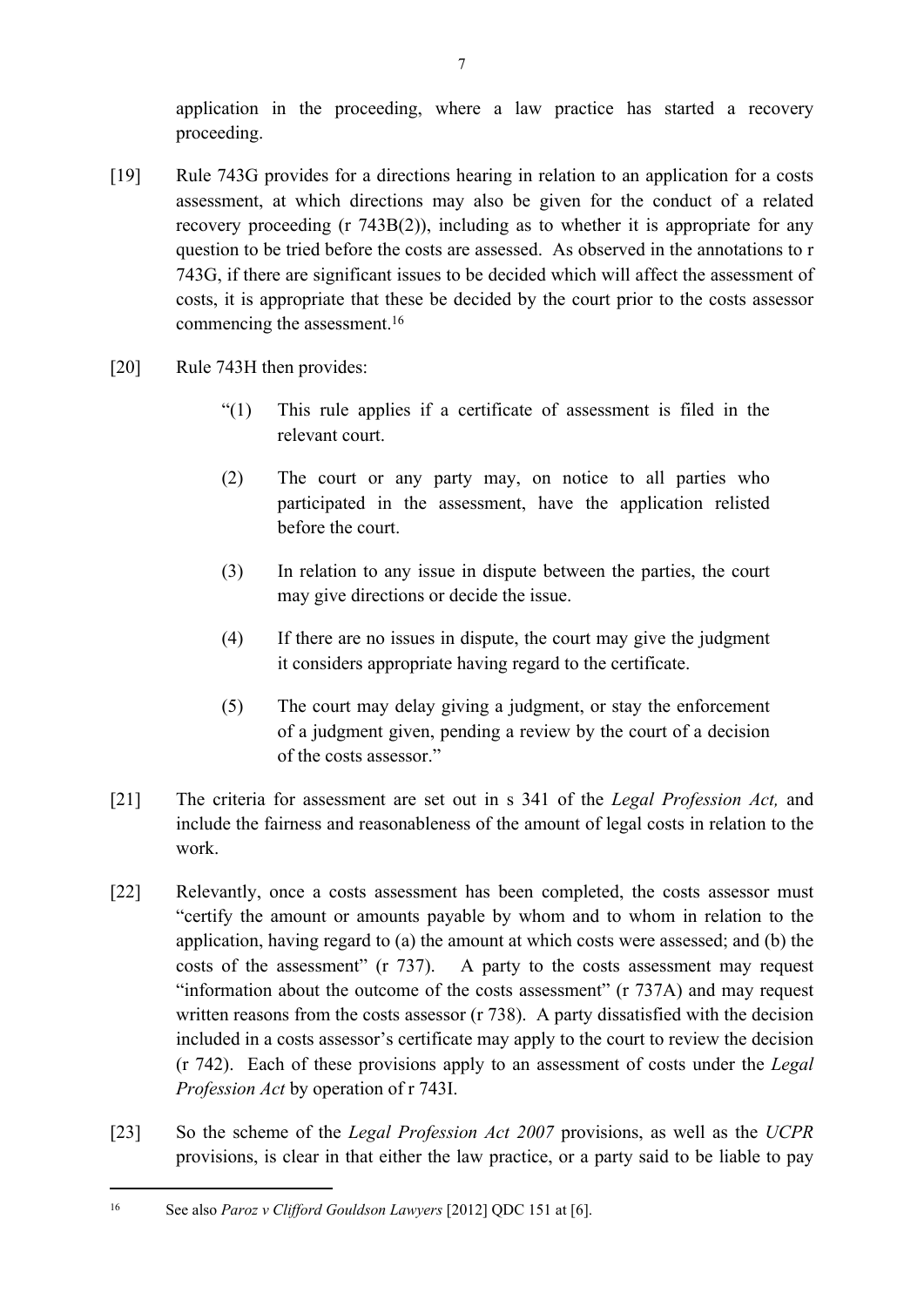legal costs, has the ability to seek an independent assessment of the costs, before becoming liable to pay them.<sup>17</sup> There is scope for judicial review of the costs assessment (r 742). There is also scope for judicial determination of issues in dispute in relation to liability to pay the costs more generally, whether that is before or after the costs assessment has been carried out ( $r$  743 $G(2)$  and (3) and 743 $H(3)$ ).

- [24] But subject to those rights of review, and the determination of any issues in dispute by the court, the parties to the assessment are bound by  $it$  – and a law practice which seeks to recover its costs, which have been assessed, is entitled to judgment by reference to the certificate of assessment (which will include the assessor's determination of the costs of the assessment, and who is to pay them). Plainly that could be a potential benefit or a burden to the party liable to pay the costs – a benefit, in the sense that the amount may be reduced on an assessment; but a burden in the event that the costs are not reduced, or not reduced significantly, because of the addition of the cost of the assessment.
- [25] Here, at the time the order was made for a costs assessment to be carried out, the only "issue in dispute" was a flat denial of any liability for the costs, on the basis that there was no retainer, and neither the Murdochs nor Aberclare Pty Ltd were bound by the costs agreement, because it was never received.
- [26] The contention that the costs agreement was void for uncertainty, because of item 8, was not raised until after the cost assessor's certificate had been filed.
- [27] Nevertheless, in those circumstances, it was appropriate for the Magistrate to proceed in accordance with  $r 743H(3) - in$  relation to all the issues in dispute between the parties, to decide the issues.
- [28] The Magistrate did that following the trial on 12 September 2016 and having decided the issues against the Murdochs and Aberclare Pty Ltd, entered judgment for the amount certified by the costs assessor in the filed certificate (exhibit 40).
- [29] Contrary to the submission on behalf of the Murdochs, the present case is entirely distinguishable from *La Spina v Macdonnells Law* [2014] QCA 44. In that matter, there were proceedings commenced in this court by the solicitors seeking to recover fees for legal services. They were actively defended by the client. In the course of those proceedings, an order for a costs assessment was made, and the assessment undertaken. That was subject of a review (taken to be under r 742 and 743I), which was dismissed. Subsequently, the solicitors filed an application in the recovery proceedings seeking judgment in their favour in the amount certified by the costs assessor, which was set down to be heard 2 days later. The day after that application was filed, the (self-represented) client filed an amended defence, and sent an email to the solicitors and the judge's associate, notifying of her inability to attend the hearing the following day and complaining of the short notice. The solicitor's application for judgment proceeded to be heard, in the absence of the client, and judgment was

<sup>17</sup> In this regard, see s 338 of the *Legal Profession Act*.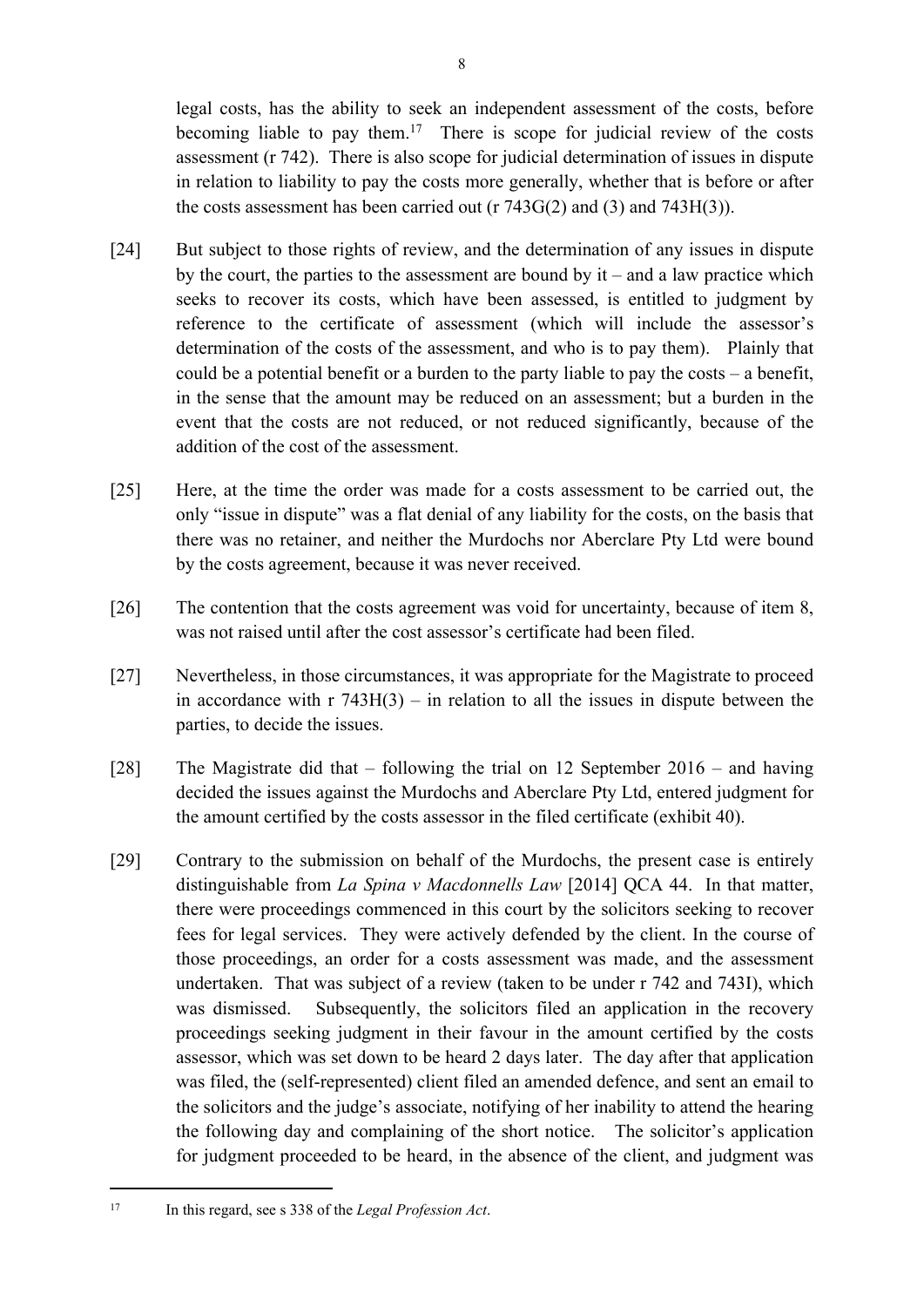entered for the amount certified. An appeal against that decision, and judgment, was allowed, on the basis that proceeding with the hearing in the absence of the client, and before the time for service prescribed under the rules had elapsed, constituted a denial of natural justice.

[30] Although unnecessary to do so, Muir JA, giving the reasons of the Court of Appeal, also addressed the other issues raised in the appeal. It was contended in that case that "no issues in dispute" in r 743H(4) meant "no triable issues requiring determination in the action". Muir JA observed that "[t]hat construction places a gloss on or qualification of the plain words of sub-rule (4)" and "[i]n any event, the point is academic as the primary judge did not consider the issues raised on the pleadings" (at [26] and [36]). Muir JA also referred to a view expressed by the primary judge in argument, that the proceedings were effectively determined by the review of the costs assessor's certificate (at [27]). Muir JA said that view was erroneous, going on to say (at [28]):

> "The costs assessed by the costs assessor were the costs of the matrimonial proceedings. The assessment may have fixed the quantity of those costs but it did not determine the appellant's liability to pay them. Such liability was disputed in the District Court proceedings commenced by the respondent [solicitors]. If the claim was to be struck out, so as to conclude the proceedings, the appellant was entitled to proper notice of any strike out application and of the grounds on which it was based."

- [31] Although, if given leave to appeal, the Murdochs would contend the Magistrate erred in finding the costs agreement was valid and binding, and complain of an inadequacy of reasons for reaching that conclusion (in light of their contention that it was void for uncertainty), it cannot be said that there was any denial of natural justice, in the sense of not being given the opportunity to be heard. Unlike in *La Spina,* in this matter a trial of the issues in dispute did take place. They were determined adversely to the Murdochs (and Aberclare Pty Ltd), and since there was no other basis for disputing the amount certified by the costs assessor, there was no reason why judgment for the amount so certified should not be entered.
- [32] There is no substance, in my view, to the appellants' "judgment value issue". The amount claimed by the plaintiff was the amount of its bill, issued in accordance with the costs agreement. A dispute having arisen about liability to pay that bill, recovery proceedings were commenced (appropriately, claiming the amount of the bill) and, in the course of those proceedings, an order for assessment of those costs was made. On that assessment, it is apparent that there was some reduction in the amount of the professional fees. But also, the practical consequence of the assessment was that the costs of that process were added to it. Those additional costs were not payable under the costs agreement, but by operation of the legislative provisions, as contemplated by s 342 of the *Legal Profession Act 2007.* Once the issue of liability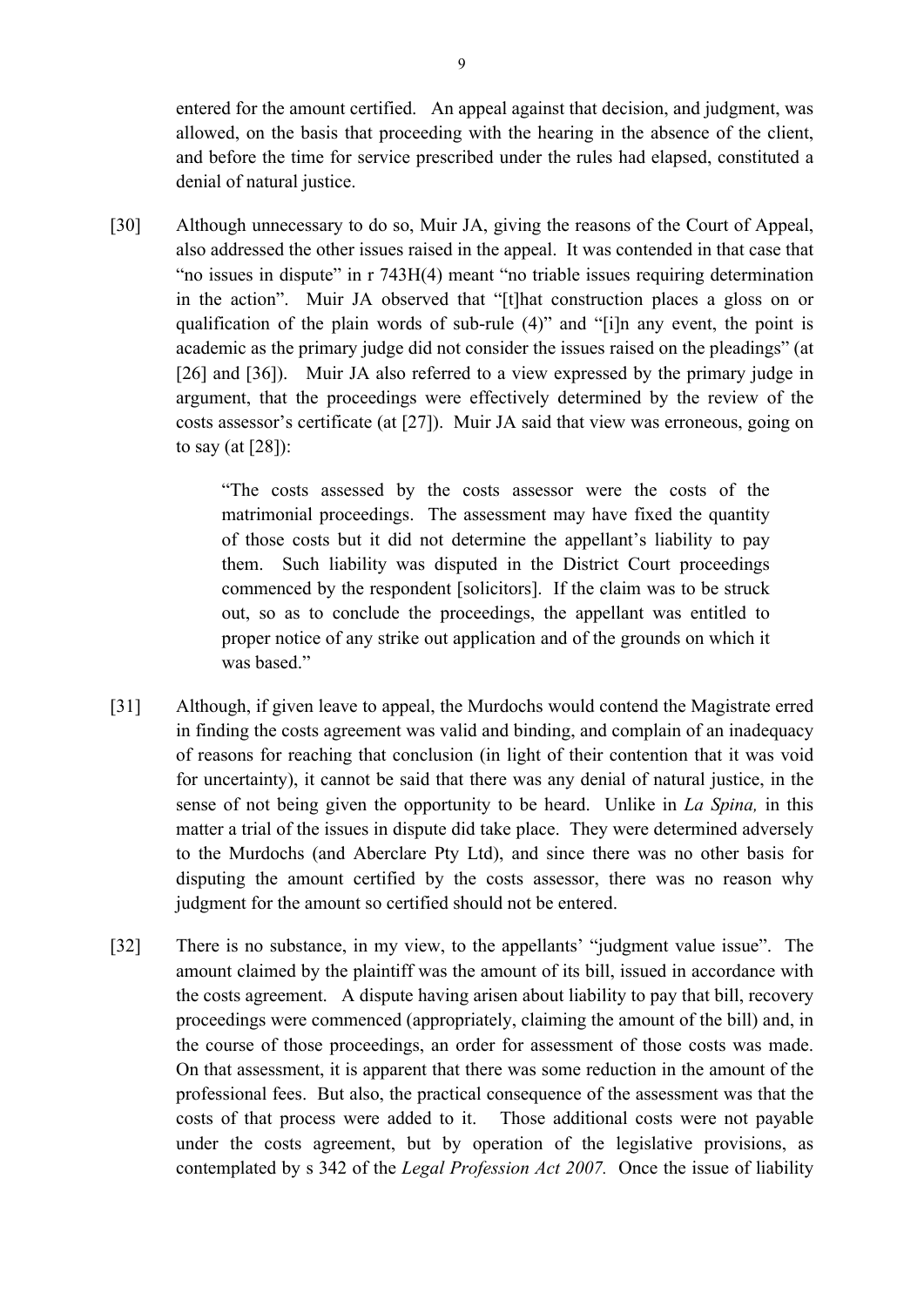to pay was determined by the Magistrate, the quantum of the amount to be paid was appropriately determined by reference to the costs assessor's certificate.

- [33] Turning then to the "uncertainty issue".
- [34] At the trial, the only basis for challenging the validity of the costs agreement was that it was void for uncertainty having regard to item 8 of the schedule of fees/charges set out in clause 2.1.2 of the costs agreement, described as "general care and conduct", which provided that, in addition to an amount allowed under another item of the schedule:

"… the amount that is to be allowed for our care and conduct of a proceeding is the amount considered by us to be reasonable having regard to the circumstances of the proceeding including, for example –

- (a) the complexity of the proceeding; and
- (b) the difficulty and novelty of any question raised in the proceeding; and
- (c) the importance of the proceeding to you; and
- (d) the amount involved; and
- (e) the skill, labour, specialised knowledge and responsibility involved in the proceeding on the part of the solicitor; and
- (f) the number and importance of the documents prepared or perused, without regard to the length of the documents; and
- (g) the time spent by the solicitor; and
- (h) research and consideration of questions of law and fact."<sup>18</sup>
- [35] The contention before the Magistrate was that this clause rendered the costs agreement void for uncertainty, because it provided for no objective standard, leaving it entirely to the subjective opinion of the solicitor what the amount of the charge might be.
- [36] Given that was the only basis on which it was contended the costs agreement was void, it may be inferred from the Magistrate's express finding that he was "satisfied on the balance of probabilities that a valid cost agreement and retainer was entered into…", that his Honour rejected the contention. It is apparent, from the oral argument at the end of the trial on 12 September 2016 that the Magistrate did not regard the "uncertainty" argument as having any particular merit. The only decision

<sup>18</sup> The wording of this clause 8 is almost identical to item 1 in each of schedule 1 (Supreme Court scale of costs) and schedule 2 (District Court scale of costs), save that those items refer to the amount the registrar considers reasonable, having regard to those matters.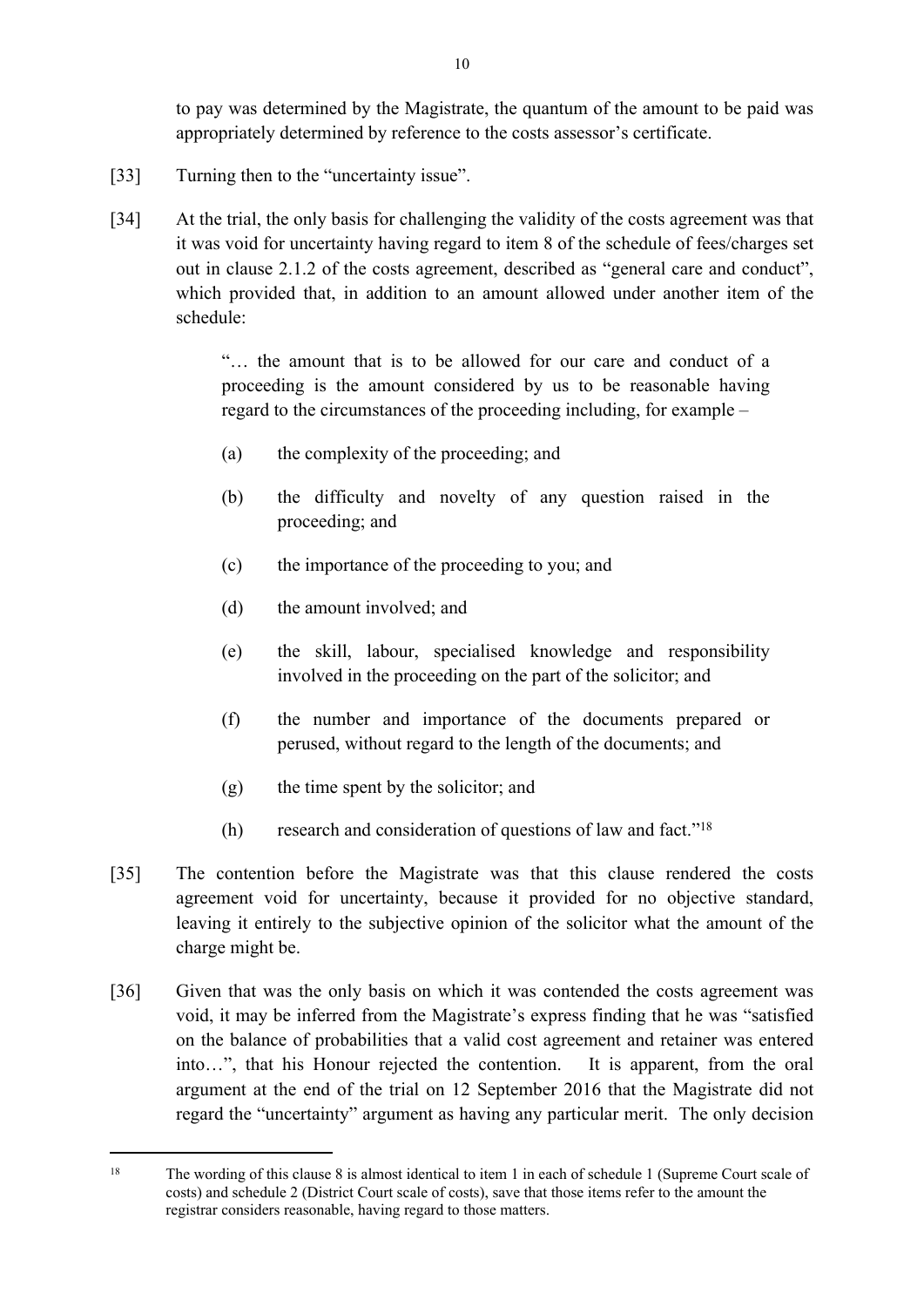referred to his Honour was a decision of Carmody J, sitting as a member of QCAT, in *Turner v Macrossan & Amiet Pty Ltd* [2016] QCAT 5. In that case, the costs agreement included a care and conduct provision, in terms that:

"In addition to the item charges the firm is entitled to charge a general care and conduct component at the rate up to 50% based on the total itemised professional costs taking into account the following matters…" (see at [96] and [97]).

[37] Whilst accepting that "there is some lack of precision in the care and conduct charge", Carmody J found that it did not "give rise to intractable semantic uncertainty", noting, among other things (at [99]):

> "The rate of the general care and conduct charge is also subject to an implied constraint: s 328(1) of the LP Act requires it to be 'fair and reasonable". The contract should be construed in its proper regulatory context. Accordingly, it is not correct to suggest that the rate of the general care and conduct charge is entirely at the discretion of the respondent".

- [38] On behalf of the Murdochs, at trial, it was argued that *Turner* was distinguishable, because it incorporated an upper limit on the discretionary charge for care and consideration. In oral argument, the Magistrate observed that item 8 in the present case "isn't any different to the clause in this case [referring to *Turner*]. The only difference is the upper limit of the total itemised professional costs that's included in this one, but the amount of the uplift is still determined by the firm".<sup>19</sup> His Honour also referred to another constraint on the discretion of the solicitor, observing that, once the care and conduct charge has been determined by the solicitor, "then it's assessed and either allowed or disallowed".<sup>20</sup>
- [39] Having regard to that, as I have said, it may be inferred from the express finding made – as to the validity of the costs agreement – that the Magistrate rejected the contention that the agreement was void for uncertainty.
- [40] Nevertheless, it is arguable that, by failing to expressly address the uncertainty issue in his Honour's oral reasons, there has been a failure to give adequate reasons, since the underlying intellectual process which has given rise to the conclusion reached has not been disclosed in those reasons.<sup>21</sup> A failure to give adequate reasons is of course an error of law.
- [41] However, even if such an error has been made, that issue of itself the failure to give reasons – cannot be said to involve either an important principle of law or justice,

<sup>&</sup>lt;sup>19</sup> Transcript from the trial, at p 1-120.5.

<sup>&</sup>lt;sup>20</sup> Transcript from the trial, at p 1-119.46.

<sup>21</sup> See *Drew v Makita (Australia) Pty Ltd* [2009] 2 Qd R 219 at [57]-[64]; but see also *Gartner v Brennan*  [2016] WASC 89 at [58].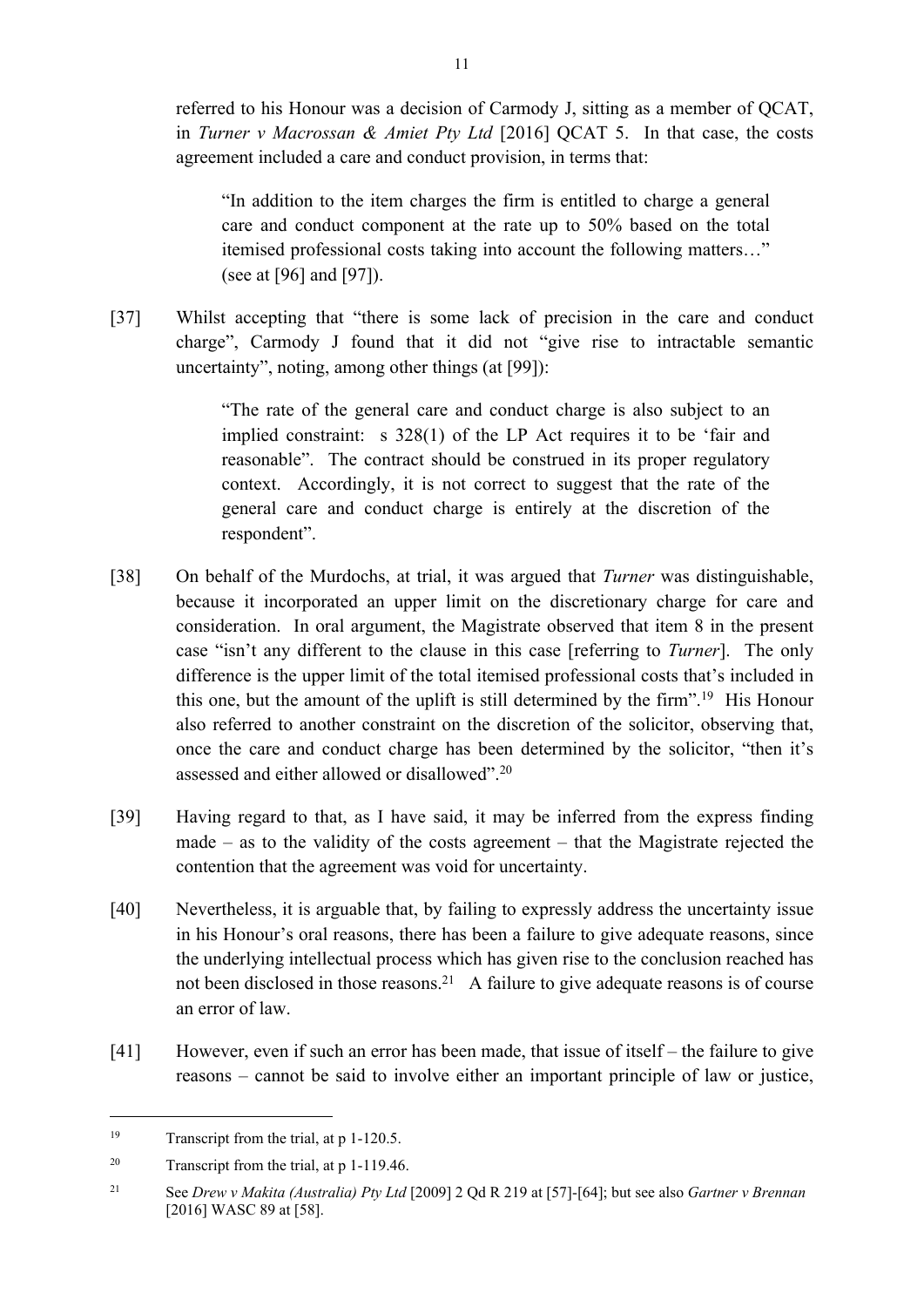such as to justify the grant of leave to appeal. It is a matter affecting only the parties to this proceeding.

- [42] I am also not persuaded that the underlying issue as to whether the costs agreement could be said to be void for uncertainty due to the form of item 8 in the schedule of costs – involves an important principle of law or justice, such as to justify the grant of leave to appeal.
- [43] In so far as the merits of the contention are concerned, as I have already said above, consideration of disputed issues in relation to costs agreements under the *Legal Profession Act 2007* must take account not only of the terms of the agreements themselves, but also the legislative context in which they are regulated, as to formation, performance and enforcement – including the rights conferred by statute to apply to set aside an agreement, on the basis it is not fair and reasonable; the right to seek an independent assessment of the costs, which also involves an assessment of the fairness and reasonableness of the amounts charged; and the right to seek review by the court of that independent assessment.
- [44] In those circumstances, it is difficult to see that a provision such as item 8 which essentially mirrors the "general care and conduct" item in the scale of costs applicable in the Supreme and District Court – could be such as to render the whole of the agreement void for uncertainty, because of the absence from it of an objective upper limit. Significantly, whilst a provision in terms of item 8 may give rise to dispute – as to whether the amount charged is reasonable – that is a matter which can readily be adjudicated upon by a costs assessor. The provision is capable of a meaning, even if in its application, it may lead to dispute.<sup>22</sup> The regulatory context in which costs agreements must be construed and enforced makes provision for any such dispute to be resolved.
- [45] The issue of uncertainty is distinct from issues of fairness or reasonableness.<sup>23</sup> In this regard, the Murdochs' reliance, in support of their argument, on the decision of Ipp J in *Brown v Talbot* (1993) 9 WAR 70 is misplaced. That was an application for review of a costs agreement, under s 59 of the *Legal Practitioners Act 1893 (WA),* on a challenge of unreasonableness (the equivalent of s 328 of the *Legal Profession Act 2007 (Qld)*). The agreement in *Brown v Talbot* was held to be unreasonable, among other things, on the basis of the omission of a specific hourly rate (leaving it to the solicitor to "charge such hourly rate … as it considers appropriate…"). The conclusion in *Brown v Talbot* was not that such a provision rendered the agreement void for uncertainty.
- [46] But in any event, there is nothing before me to indicate this is an issue of general application, going beyond the interests of the parties to this particular proceeding, in

<sup>&</sup>lt;sup>22</sup> Cf *Upper Hunter County District Council v Australian Chilling and Freezing Co Ltd* (1968) 118 CLR 429 at 436-7. See also *Ironside v Thisainayagan* [2016] WASC 174 at [115]-[123] per Beech J.

<sup>23</sup> *Twigg v Kung* (1994) 17 Fam LR 391 at 392.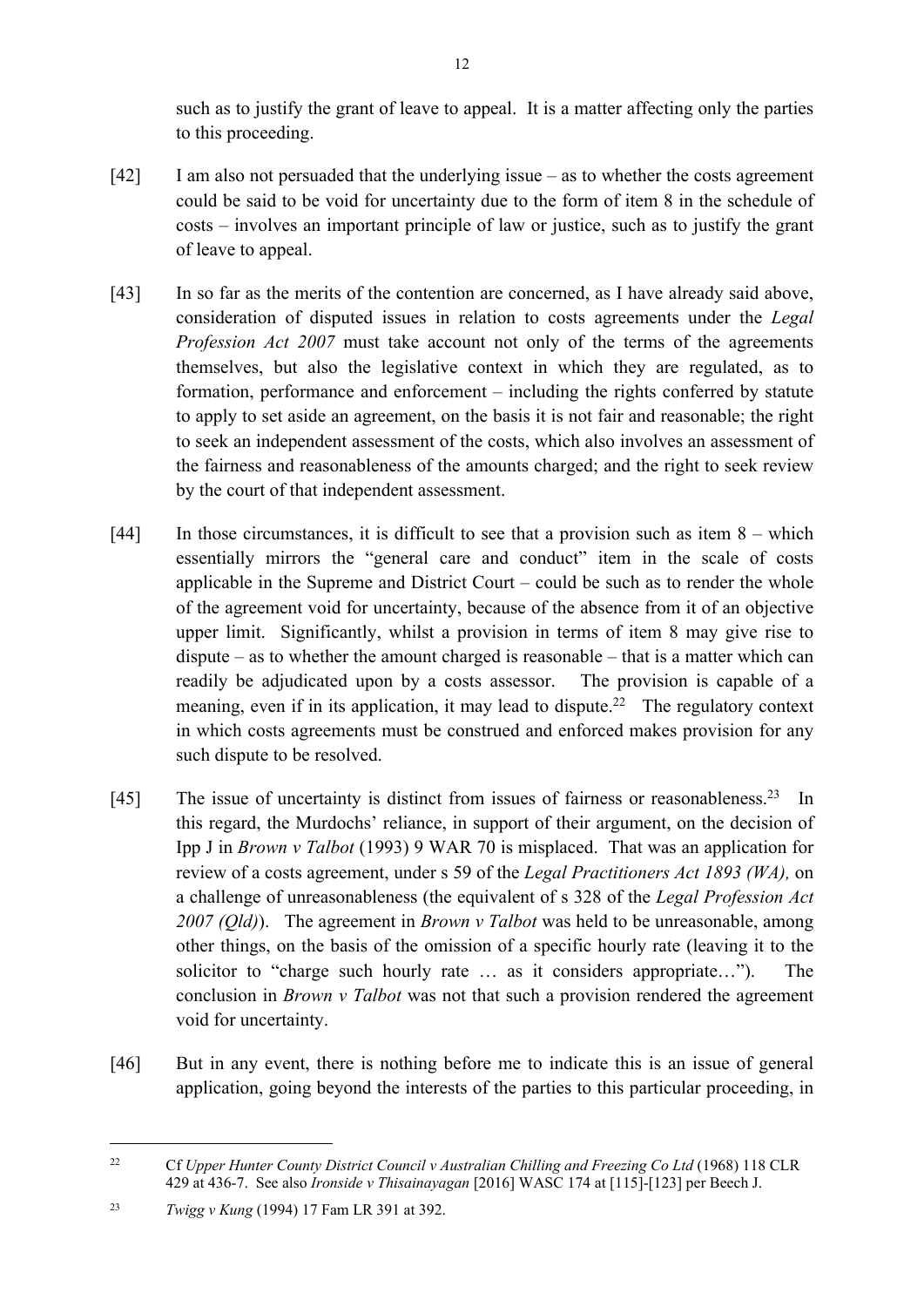relation to the particular costs agreement between them, such as to warrant further consideration of it in the context of an appeal.

- [47] For these reasons, I am not satisfied that an important principle of law or justice is involved in this matter, as those concepts have been explained in the authorities.
- [48] In their submissions in support of the application for leave to appeal (but not in the notice of appeal subject to leave) the Murdochs relied on an additional point, not raised before the Magistrate – that because item 8 contains no basis for calculation of the amount of the charge for general care and conduct, other than being at the subjective discretion of the solicitor, there was a breach of the obligation to disclose "the basis on which legal costs will be calculated" imposed by s  $308(1)(a)$  of the *Legal Profession Act 2007*. The effects of a failure to disclose are set out in s 316, and include that the client is not required to pay the costs unless they have been assessed (s  $316(1)$ ), that the amount may be reduced by an amount proportionate to the seriousness of the failure to disclose (s  $316(4)$ ), and that the solicitor may have to pay the costs of the assessment (s 342(2)).
- [49] The principle was clearly stated in *University of Wollongong v Metwally (No 2)* (1985) 60 ALR 68 at 71 that:

"It is elementary that a party is bound by the conduct of his case. Except in the most exceptional circumstances, it would be contrary to all principle to allow a party, after a case had been decided against him, to raise a new argument which, whether deliberately or by inadvertence, he failed to put during the hearing when he had an opportunity to do so."

[50] The reasons for this general position were explained by Gleeson CJ, McHugh and Gummow JJ in *Whisprun Pty Ltd v Dixon* (2003) 200 ALR 447 at [51]:

> "It would be inimical to the due administration of justice if, on appeal, a party could raise a point that was not taken at the trial unless it could not possibly have been met by further evidence at the trial. Nothing is more likely to give rise to a sense of injustice in a litigant than to have a verdict taken away on a point that was not taken at the trial and could or might possibly have been met by rebutting evidence or crossexamination. Even when no question of further evidence is admissible, it may not be in the interests of justice to allow a new point to be raised on appeal, particularly if it will require a further trial of the action. Not only is the successful party put to expense that may not be recoverable on a party and party taxation but a new trial inevitably inflicts on the parties worry, inconvenience and an interference with their personal and business affairs."<sup>24</sup>

<sup>24</sup> Footnotes omitted.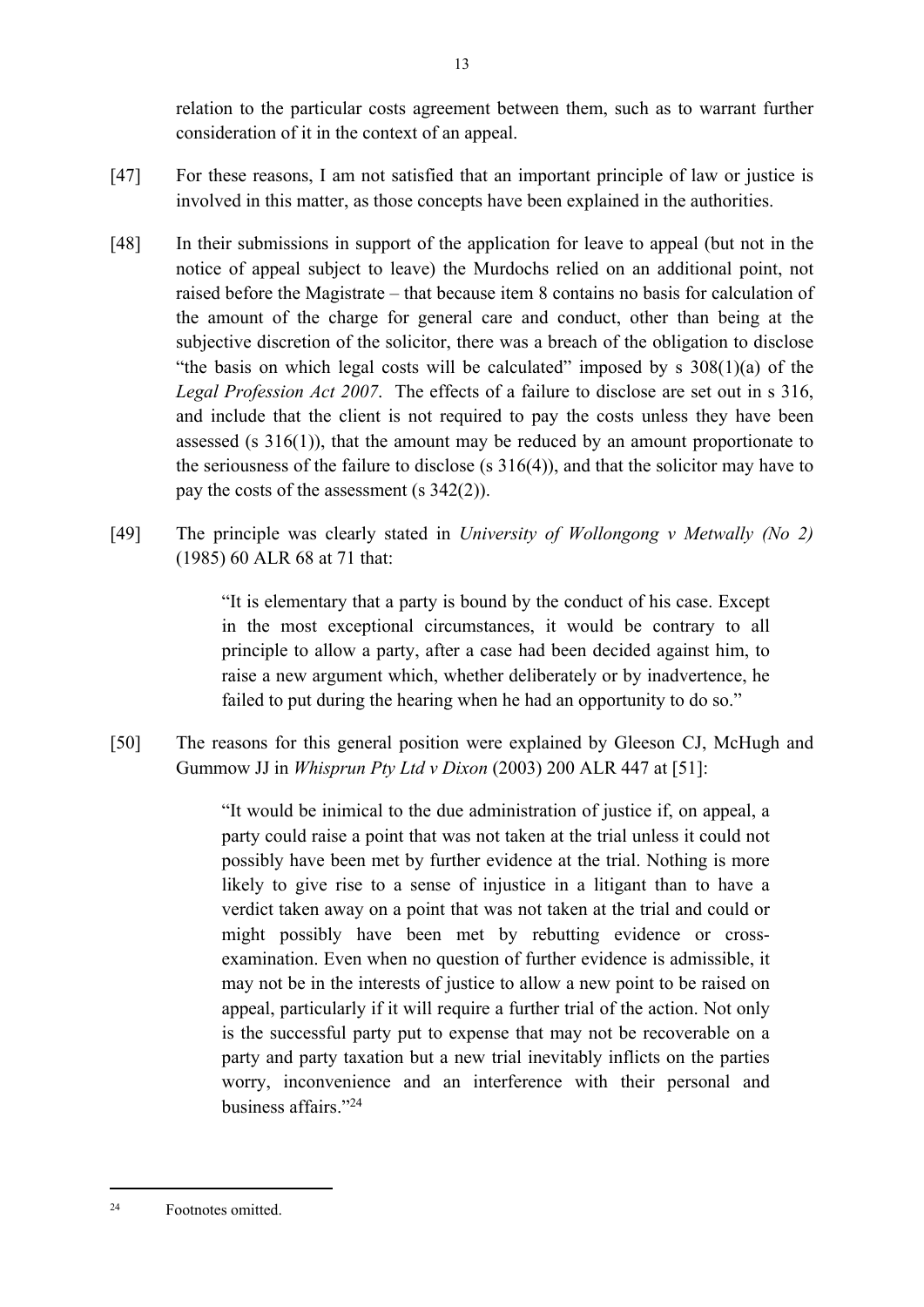- [51] Even if no further evidence may have been led, or elicited, had this issue been raised at trial,  $25$  it remains a question for this court to consider whether it would be expedient and in the interests of justice to allow the point to be entertained on an appeal.<sup>26</sup> It would inevitably involve a further trial, and argument in relation to a number of matters beyond the initial question of whether there had been a failure to disclose as required by s  $308(1)(a)$  – as is apparent by the variety of discretionary considerations that arise under s 316 (as to the effect of a failure to disclose) and ss 341 and 342. I am not satisfied it would be in the interests of justice to permit the Murdochs to depart from the manner in which their case was argued at trial.
- [52] In any event, having regard to the matters I have already addressed, the purported reliance on this new point does not persuade me that this is an appropriate matter in which to grant leave to appeal.
- [53] Leave to appeal is refused.
- [54] This decision should not be taken as an endorsement of the reasonableness of the inclusion in a costs agreement of a provision such as item 8. The decision is based on application of the test for grant of leave to appeal. It would be speculatory to comment on what might have occurred had an application to set aside the agreement, or part of it, been made under s 328 of the *Legal Profession Act 2007* or if a review of the costs assessment had been sought, under rr 742 and 743I of the UCPR. The fact is that neither of those avenues were pursued because the primary avenue of defence was a complete denial of any retainer by the appellants, in respect of which they were thoroughly disbelieved by the Magistrate, and from which findings there has been no application for leave to appeal.
- [55] It is appropriate that the appellants pay the first respondents' costs of the application for leave to appeal in this court.
- [56] Although Aberclare Pty Ltd was named, by the appellants, as the second respondent to the appeal, it did not appear at the hearing.<sup>27</sup> Nevertheless, it appears from this court's file in relation to this proceeding that there have been steps taken by Aberclare Pty Ltd (for example, for an extension of time in which to bring its own appeal). The costs recoverable by the first respondents ought only be those incurred by it in respect of the appellants' – Mr and Mrs Murdoch's – application to this Court; not those incurred by it in respect of any step taken in this proceeding by Aberclare.
- [57] I will give the parties 7 days in which to make submissions in relation to what I have said in [56]. If no such submissions are received, the order as to costs will be that the

<sup>25</sup> As to which see *Suttor v Gundowa Pty Ltd* (1950) 81 CLR 418 at 438 and *Coulton v Holcombe* (1986) 162 CLR 1 at 7–8.

<sup>&</sup>lt;sup>26</sup> *Multicon Engineering Pty Ltd v Federal Airports Corporation* (1997) 47 NSWLR 631 at 645-646.

<sup>&</sup>lt;sup>27</sup> It seems Aberclare Pty Ltd separately brought an application for leave to appeal (proceeding no. 4313 of 2016), but this was dismissed by consent in February 2017.